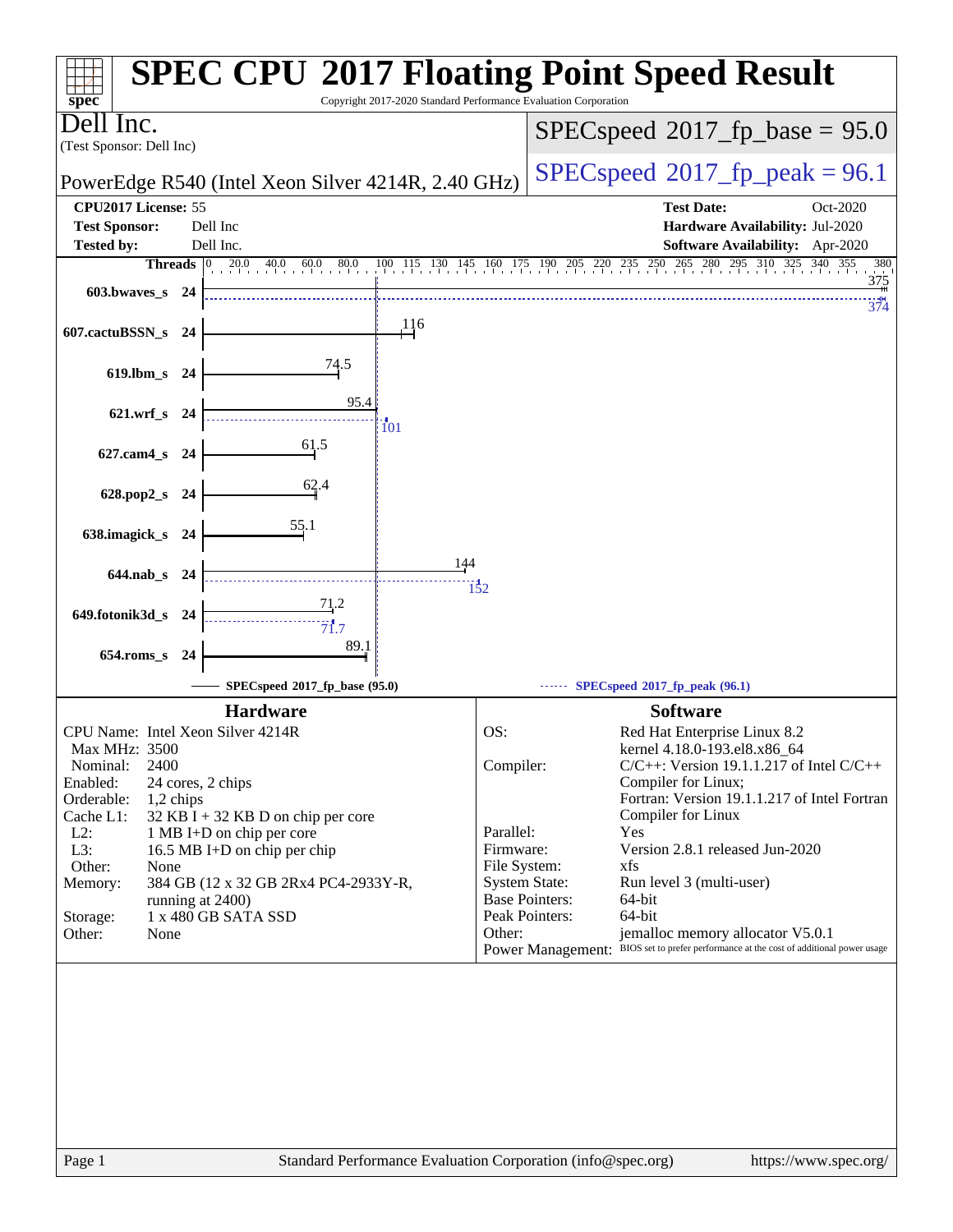| SPEC CPU®2017 Floating Point Speed Result                       |
|-----------------------------------------------------------------|
| Copyright 2017-2020 Standard Performance Evaluation Corporation |

Dell Inc.

**[spec](http://www.spec.org/)**

(Test Sponsor: Dell Inc)

 $SPECspeed*2017_fp\_base = 95.0$  $SPECspeed*2017_fp\_base = 95.0$ 

PowerEdge R540 (Intel Xeon Silver 4214R, 2.40 GHz)  $\left|$  [SPECspeed](http://www.spec.org/auto/cpu2017/Docs/result-fields.html#SPECspeed2017fppeak)<sup>®</sup>[2017\\_fp\\_peak = 9](http://www.spec.org/auto/cpu2017/Docs/result-fields.html#SPECspeed2017fppeak)6.1

**[Tested by:](http://www.spec.org/auto/cpu2017/Docs/result-fields.html#Testedby)** Dell Inc. **[Software Availability:](http://www.spec.org/auto/cpu2017/Docs/result-fields.html#SoftwareAvailability)** Apr-2020

**[CPU2017 License:](http://www.spec.org/auto/cpu2017/Docs/result-fields.html#CPU2017License)** 55 **[Test Date:](http://www.spec.org/auto/cpu2017/Docs/result-fields.html#TestDate)** Oct-2020 **[Test Sponsor:](http://www.spec.org/auto/cpu2017/Docs/result-fields.html#TestSponsor)** Dell Inc **[Hardware Availability:](http://www.spec.org/auto/cpu2017/Docs/result-fields.html#HardwareAvailability)** Jul-2020

**[Results Table](http://www.spec.org/auto/cpu2017/Docs/result-fields.html#ResultsTable)**

|                                    | <b>Base</b>    |                |       |                |              |                | <b>Peak</b> |                |                |              |                |              |                |              |
|------------------------------------|----------------|----------------|-------|----------------|--------------|----------------|-------------|----------------|----------------|--------------|----------------|--------------|----------------|--------------|
| <b>Benchmark</b>                   | <b>Threads</b> | <b>Seconds</b> | Ratio | <b>Seconds</b> | <b>Ratio</b> | <b>Seconds</b> | Ratio       | <b>Threads</b> | <b>Seconds</b> | <b>Ratio</b> | <b>Seconds</b> | <b>Ratio</b> | <b>Seconds</b> | <b>Ratio</b> |
| $603.bwaves$ s                     | 24             | 157            | 375   | 157            | 377          | 158            | 374         | 24             | 158            | 373          | 157            | 376          | <u>158</u>     | 374          |
| 607.cactuBSSN s                    | 24             | 153            | 109   | 144            | <b>116</b>   | 143            | 116         | 24             | 153            | 109          | 144            | <b>116</b>   | 143            | 116          |
| $619.1$ bm s                       | 24             | 70.3           | 74.5  | 70.4           | 74.4         | 70.0           | 74.8        | 24             | 70.3           | 74.5         | 70.4           | 74.4         | 70.0           | 74.8         |
| $621$ .wrf s                       | 24             | 139            | 95.4  | 139            | 95.4         | 139            | 95.4        | 24             | <u>131</u>     | 101          | 130            | 101          | 132            | 100          |
| $627.cam4_s$                       | 24             | 144            | 61.5  | 144            | 61.5         | 145            | 61.3        | 24             | 144            | 61.5         | 144            | 61.5         | 145            | 61.3         |
| $628.pop2_s$                       | 24             | 190            | 62.4  | 192            | 61.8         | 190            | 62.5        | 24             | 190            | 62.4         | 192            | 61.8         | 190            | 62.5         |
| 638.imagick_s                      | 24             | 262            | 55.1  | 261            | 55.2         | 262            | 55.1        | 24             | 262            | 55.1         | 261            | 55.2         | 262            | 55.1         |
| $644$ .nab s                       | 24             | 121            | 144   | 121            | 144          | 121            | 144         | 24             | 115            | 152          | 115            | 152          | 115            | 152          |
| 649.fotonik3d s                    | 24             | 128            | 71.2  | 128            | 71.4         | 128            | 71.2        | 24             | 127            | 71.9         | 128            | 71.0         | <u>127</u>     | 71.7         |
| $654$ .roms s                      | 24             | 175            | 90.0  | 177            | 89.1         | 177            | 89.0        | 24             | 175            | 90.0         | 177            | 89.1         | 177            | 89.0         |
| $SPECspeed*2017$ fp base =<br>95.0 |                |                |       |                |              |                |             |                |                |              |                |              |                |              |

 $SPECspeed^*2017$  $SPECspeed^*2017$  fp\_peak =  $96.1$ 

Results appear in the [order in which they were run.](http://www.spec.org/auto/cpu2017/Docs/result-fields.html#RunOrder) Bold underlined text [indicates a median measurement](http://www.spec.org/auto/cpu2017/Docs/result-fields.html#Median).

#### **[Submit Notes](http://www.spec.org/auto/cpu2017/Docs/result-fields.html#SubmitNotes)**

 The numactl mechanism was used to bind copies to processors. The config file option 'submit' was used to generate numactl commands to bind each copy to a specific processor. For details, please see the config file.

### **[Operating System Notes](http://www.spec.org/auto/cpu2017/Docs/result-fields.html#OperatingSystemNotes)**

Stack size set to unlimited using "ulimit -s unlimited"

### **[Environment Variables Notes](http://www.spec.org/auto/cpu2017/Docs/result-fields.html#EnvironmentVariablesNotes)**

```
Environment variables set by runcpu before the start of the run:
KMP_AFFINITY = "granularity=fine,compact"
LD_LIBRARY_PATH =
      "/home/cpu2017-ic19.1u1/lib/intel64:/home/cpu2017-ic19.1u1/je5.0.1-64"
MALLOC_CONF = "retain:true"
OMP_STACKSIZE = "192M"
```
#### **[General Notes](http://www.spec.org/auto/cpu2017/Docs/result-fields.html#GeneralNotes)**

 Binaries compiled on a system with 1x Intel Core i9-7980XE CPU + 64GB RAM memory using Redhat Enterprise Linux 8.0 NA: The test sponsor attests, as of date of publication, that CVE-2017-5754 (Meltdown) is mitigated in the system as tested and documented. Yes: The test sponsor attests, as of date of publication, that CVE-2017-5753 (Spectre variant 1) is mitigated in the system as tested and documented.

**(Continued on next page)**

| Page 2 | Standard Performance Evaluation Corporation (info@spec.org) | https://www.spec.org/ |
|--------|-------------------------------------------------------------|-----------------------|
|--------|-------------------------------------------------------------|-----------------------|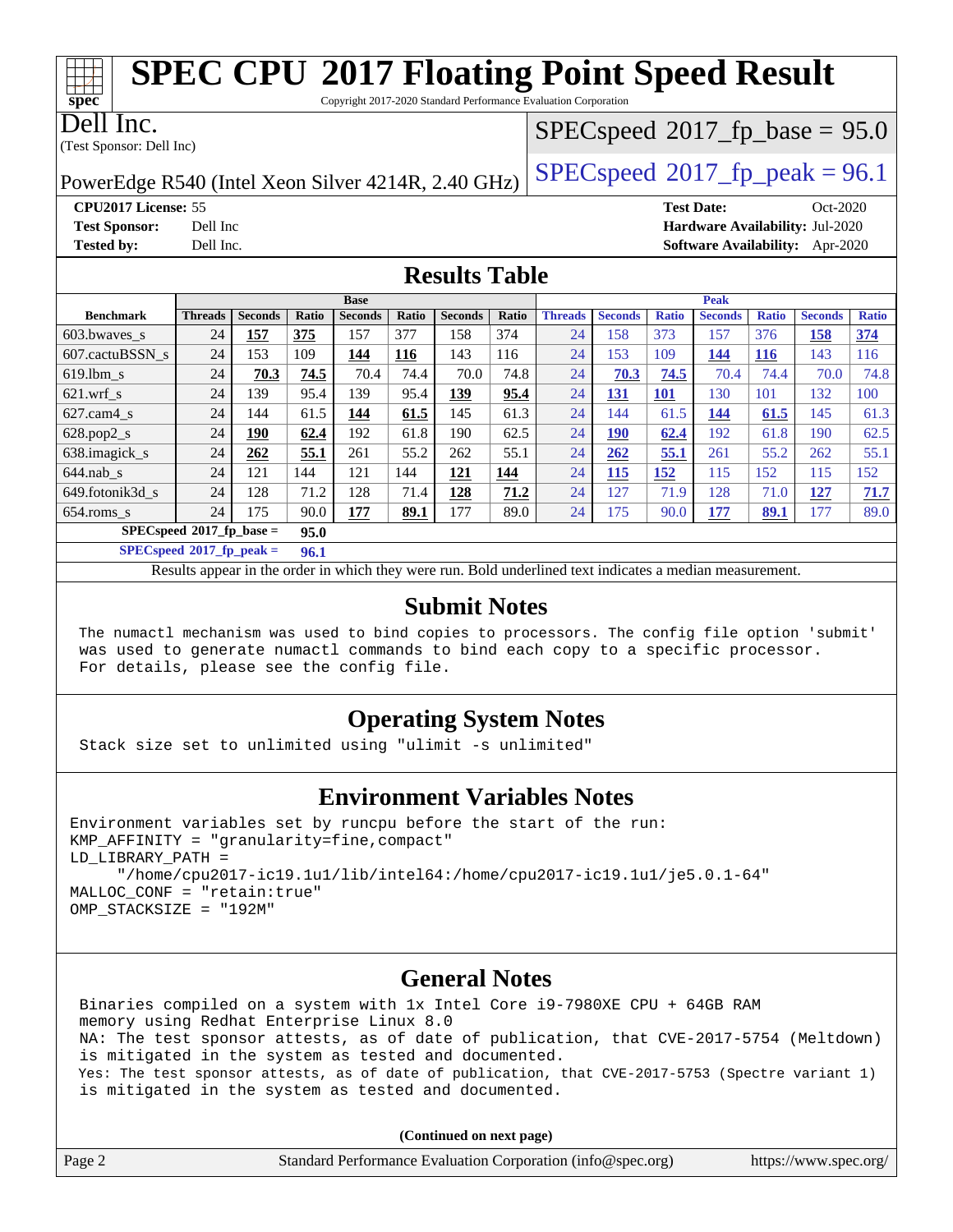| ч<br>c<br>U<br>Ľ |  |  |  |  |  |  |
|------------------|--|--|--|--|--|--|

# **[SPEC CPU](http://www.spec.org/auto/cpu2017/Docs/result-fields.html#SPECCPU2017FloatingPointSpeedResult)[2017 Floating Point Speed Result](http://www.spec.org/auto/cpu2017/Docs/result-fields.html#SPECCPU2017FloatingPointSpeedResult)**

Copyright 2017-2020 Standard Performance Evaluation Corporation

(Test Sponsor: Dell Inc) Dell Inc.

 $SPECspeed*2017_fp\_base = 95.0$  $SPECspeed*2017_fp\_base = 95.0$ 

PowerEdge R540 (Intel Xeon Silver 4214R, 2.40 GHz)  $\left|$  [SPECspeed](http://www.spec.org/auto/cpu2017/Docs/result-fields.html#SPECspeed2017fppeak)<sup>®</sup>[2017\\_fp\\_peak = 9](http://www.spec.org/auto/cpu2017/Docs/result-fields.html#SPECspeed2017fppeak)6.1

**[CPU2017 License:](http://www.spec.org/auto/cpu2017/Docs/result-fields.html#CPU2017License)** 55 **[Test Date:](http://www.spec.org/auto/cpu2017/Docs/result-fields.html#TestDate)** Oct-2020 **[Test Sponsor:](http://www.spec.org/auto/cpu2017/Docs/result-fields.html#TestSponsor)** Dell Inc **[Hardware Availability:](http://www.spec.org/auto/cpu2017/Docs/result-fields.html#HardwareAvailability)** Jul-2020 **[Tested by:](http://www.spec.org/auto/cpu2017/Docs/result-fields.html#Testedby)** Dell Inc. **[Software Availability:](http://www.spec.org/auto/cpu2017/Docs/result-fields.html#SoftwareAvailability)** Apr-2020

#### **[General Notes \(Continued\)](http://www.spec.org/auto/cpu2017/Docs/result-fields.html#GeneralNotes)**

 Yes: The test sponsor attests, as of date of publication, that CVE-2017-5715 (Spectre variant 2) is mitigated in the system as tested and documented. Transparent Huge Pages enabled by default Prior to runcpu invocation Filesystem page cache synced and cleared with: sync; echo 3> /proc/sys/vm/drop\_caches runcpu command invoked through numactl i.e.: numactl --interleave=all runcpu <etc> jemalloc, a general purpose malloc implementation built with the RedHat Enterprise 7.5, and the system compiler gcc 4.8.5 sources available from jemalloc.net or <https://github.com/jemalloc/jemalloc/releases>

### **[Platform Notes](http://www.spec.org/auto/cpu2017/Docs/result-fields.html#PlatformNotes)**

 BIOS settings: Virtualization Technology disabled System Profile set to Custom CPU Performance set to Maximum Performance C States set to Autonomous C1E disabled Uncore Frequency set to Dynamic Energy Efficiency Policy set to Performance Memory Patrol Scrub set to standard Logical Processor disabled CPU Interconnect Bus Link Power Management disabled PCI ASPM L1 Link Power Management disabled UPI Prefetch enabled LLC Prefetch disabled Dead Line LLC Alloc enabled Directory AtoS disabled

 Sysinfo program /home/cpu2017-ic19.1u1/bin/sysinfo Rev: r6365 of 2019-08-21 295195f888a3d7edb1e6e46a485a0011 running on RHEL-8-2-SUT Thu Oct 1 09:06:07 2020

 SUT (System Under Test) info as seen by some common utilities. For more information on this section, see <https://www.spec.org/cpu2017/Docs/config.html#sysinfo>

 From /proc/cpuinfo model name : Intel(R) Xeon(R) Silver 4214R CPU @ 2.40GHz 2 "physical id"s (chips) 24 "processors" cores, siblings (Caution: counting these is hw and system dependent. The following excerpts from /proc/cpuinfo might not be reliable. Use with caution.) cpu cores : 12

**(Continued on next page)**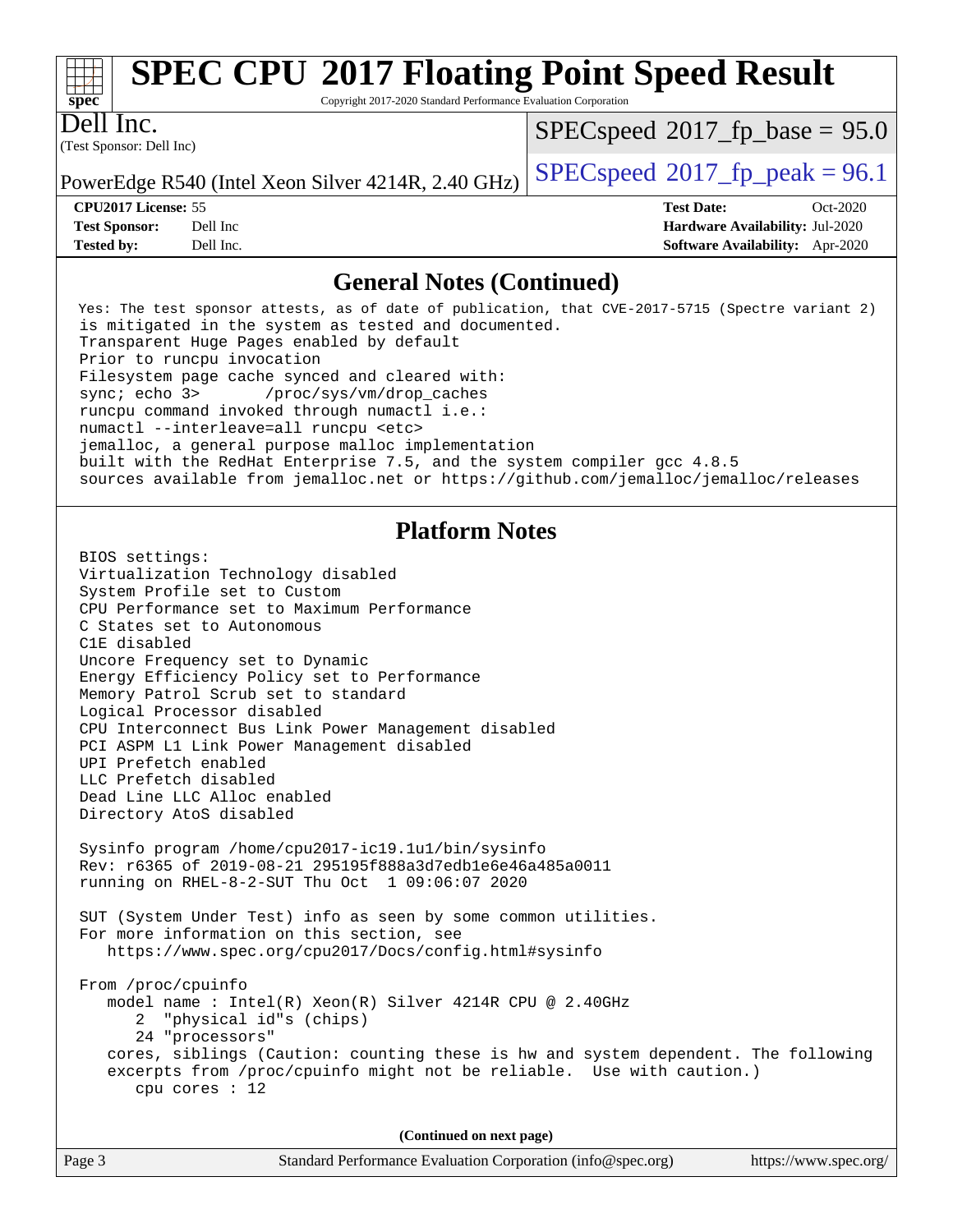#### **[SPEC CPU](http://www.spec.org/auto/cpu2017/Docs/result-fields.html#SPECCPU2017FloatingPointSpeedResult)[2017 Floating Point Speed Result](http://www.spec.org/auto/cpu2017/Docs/result-fields.html#SPECCPU2017FloatingPointSpeedResult)** ti h **[spec](http://www.spec.org/)** Copyright 2017-2020 Standard Performance Evaluation Corporation Dell Inc.  $SPECspeed*2017_fp\_base = 95.0$  $SPECspeed*2017_fp\_base = 95.0$ (Test Sponsor: Dell Inc) PowerEdge R540 (Intel Xeon Silver 4214R, 2.40 GHz)  $\left|$  [SPECspeed](http://www.spec.org/auto/cpu2017/Docs/result-fields.html#SPECspeed2017fppeak)<sup>®</sup>[2017\\_fp\\_peak = 9](http://www.spec.org/auto/cpu2017/Docs/result-fields.html#SPECspeed2017fppeak)6.1 **[CPU2017 License:](http://www.spec.org/auto/cpu2017/Docs/result-fields.html#CPU2017License)** 55 **[Test Date:](http://www.spec.org/auto/cpu2017/Docs/result-fields.html#TestDate)** Oct-2020 **[Test Sponsor:](http://www.spec.org/auto/cpu2017/Docs/result-fields.html#TestSponsor)** Dell Inc **[Hardware Availability:](http://www.spec.org/auto/cpu2017/Docs/result-fields.html#HardwareAvailability)** Jul-2020 **[Tested by:](http://www.spec.org/auto/cpu2017/Docs/result-fields.html#Testedby)** Dell Inc. **[Software Availability:](http://www.spec.org/auto/cpu2017/Docs/result-fields.html#SoftwareAvailability)** Apr-2020 **[Platform Notes \(Continued\)](http://www.spec.org/auto/cpu2017/Docs/result-fields.html#PlatformNotes)** siblings : 12 physical 0: cores 0 1 2 3 4 5 8 9 10 11 12 13 physical 1: cores 0 1 2 3 4 5 8 9 10 11 12 13 From lscpu: Architecture: x86\_64 CPU op-mode(s): 32-bit, 64-bit Byte Order: Little Endian  $CPU(s):$  24 On-line CPU(s) list: 0-23 Thread(s) per core: 1 Core(s) per socket: 12 Socket(s): 2 NUMA node(s): 2 Vendor ID: GenuineIntel CPU family: 6 Model: 85 Model name: Intel(R) Xeon(R) Silver 4214R CPU @ 2.40GHz Stepping: 7 CPU MHz: 1797.652 CPU max MHz: 3500.0000 CPU min MHz: 1000.0000 BogoMIPS: 4800.00 Virtualization: VT-x L1d cache: 32K L1i cache: 32K L2 cache: 1024K L3 cache: 16896K NUMA node0 CPU(s): 0,2,4,6,8,10,12,14,16,18,20,22 NUMA node1 CPU(s): 1,3,5,7,9,11,13,15,17,19,21,23 Flags: fpu vme de pse tsc msr pae mce cx8 apic sep mtrr pge mca cmov pat pse36 clflush dts acpi mmx fxsr sse sse2 ss ht tm pbe syscall nx pdpe1gb rdtscp lm constant\_tsc art arch\_perfmon pebs bts rep\_good nopl xtopology nonstop\_tsc cpuid aperfmperf pni pclmulqdq dtes64 monitor ds\_cpl vmx smx est tm2 ssse3 sdbg fma cx16 xtpr pdcm pcid dca sse4\_1 sse4\_2 x2apic movbe popcnt tsc\_deadline\_timer aes xsave avx f16c rdrand lahf\_lm abm 3dnowprefetch cpuid\_fault epb cat\_l3 cdp\_l3 invpcid\_single intel\_ppin ssbd mba ibrs ibpb stibp ibrs\_enhanced tpr\_shadow vnmi flexpriority ept vpid fsgsbase tsc\_adjust bmi1 hle avx2 smep bmi2 erms invpcid rtm cqm mpx rdt\_a avx512f avx512dq rdseed adx smap clflushopt clwb intel\_pt avx512cd avx512bw avx512vl xsaveopt xsavec xgetbv1 xsaves cqm\_llc cqm\_occup\_llc cqm\_mbm\_total cqm\_mbm\_local dtherm ida arat pln pts pku ospke avx512\_vnni md\_clear flush\_l1d arch\_capabilities /proc/cpuinfo cache data cache size : 16896 KB From numactl --hardware WARNING: a numactl 'node' might or might not correspond to a **(Continued on next page)**

Page 4 Standard Performance Evaluation Corporation [\(info@spec.org\)](mailto:info@spec.org) <https://www.spec.org/>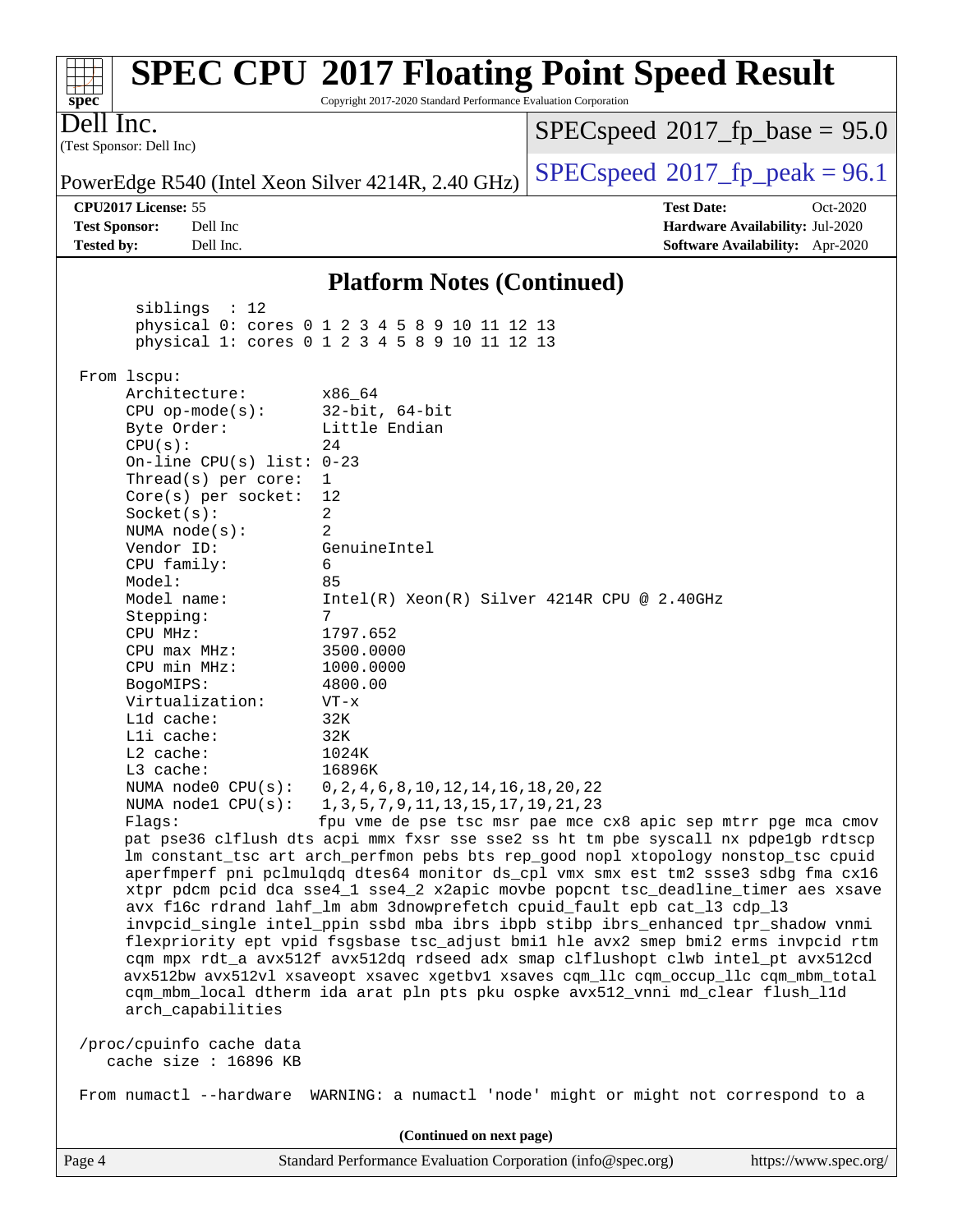#### **[spec](http://www.spec.org/) [SPEC CPU](http://www.spec.org/auto/cpu2017/Docs/result-fields.html#SPECCPU2017FloatingPointSpeedResult)[2017 Floating Point Speed Result](http://www.spec.org/auto/cpu2017/Docs/result-fields.html#SPECCPU2017FloatingPointSpeedResult)** Copyright 2017-2020 Standard Performance Evaluation Corporation (Test Sponsor: Dell Inc) Dell Inc. PowerEdge R540 (Intel Xeon Silver 4214R, 2.40 GHz)  $\left|$  [SPECspeed](http://www.spec.org/auto/cpu2017/Docs/result-fields.html#SPECspeed2017fppeak)<sup>®</sup>[2017\\_fp\\_peak = 9](http://www.spec.org/auto/cpu2017/Docs/result-fields.html#SPECspeed2017fppeak)6.1  $SPECspeed*2017_fp\_base = 95.0$  $SPECspeed*2017_fp\_base = 95.0$ **[CPU2017 License:](http://www.spec.org/auto/cpu2017/Docs/result-fields.html#CPU2017License)** 55 **[Test Date:](http://www.spec.org/auto/cpu2017/Docs/result-fields.html#TestDate)** Oct-2020 **[Test Sponsor:](http://www.spec.org/auto/cpu2017/Docs/result-fields.html#TestSponsor)** Dell Inc **[Hardware Availability:](http://www.spec.org/auto/cpu2017/Docs/result-fields.html#HardwareAvailability)** Jul-2020 **[Tested by:](http://www.spec.org/auto/cpu2017/Docs/result-fields.html#Testedby)** Dell Inc. **[Software Availability:](http://www.spec.org/auto/cpu2017/Docs/result-fields.html#SoftwareAvailability)** Apr-2020 **[Platform Notes \(Continued\)](http://www.spec.org/auto/cpu2017/Docs/result-fields.html#PlatformNotes)** physical chip. available: 2 nodes (0-1) node 0 cpus: 0 2 4 6 8 10 12 14 16 18 20 22 node 0 size: 192047 MB node 0 free: 191460 MB node 1 cpus: 1 3 5 7 9 11 13 15 17 19 21 23 node 1 size: 193532 MB node 1 free: 185782 MB node distances: node 0 1 0: 10 21 1: 21 10 From /proc/meminfo MemTotal: 394834032 kB HugePages\_Total: 0 Hugepagesize: 2048 kB From /etc/\*release\* /etc/\*version\* os-release: NAME="Red Hat Enterprise Linux" VERSION="8.2 (Ootpa)" ID="rhel" ID\_LIKE="fedora" VERSION\_ID="8.2" PLATFORM\_ID="platform:el8" PRETTY\_NAME="Red Hat Enterprise Linux 8.2 (Ootpa)" ANSI\_COLOR="0;31" redhat-release: Red Hat Enterprise Linux release 8.2 (Ootpa) system-release: Red Hat Enterprise Linux release 8.2 (Ootpa) system-release-cpe: cpe:/o:redhat:enterprise\_linux:8.2:ga uname -a: Linux RHEL-8-2-SUT 4.18.0-193.el8.x86\_64 #1 SMP Fri Mar 27 14:35:58 UTC 2020 x86\_64 x86\_64 x86\_64 GNU/Linux Kernel self-reported vulnerability status: itlb\_multihit: KVM: Vulnerable CVE-2018-3620 (L1 Terminal Fault): Not affected Microarchitectural Data Sampling: Not affected CVE-2017-5754 (Meltdown): Not affected CVE-2018-3639 (Speculative Store Bypass): Mitigation: Speculative Store Bypass disabled via prctl and seccomp CVE-2017-5753 (Spectre variant 1): Mitigation: usercopy/swapgs barriers and \_\_user pointer sanitization CVE-2017-5715 (Spectre variant 2): Mitigation: Enhanced IBRS, IBPB: conditional, **(Continued on next page)**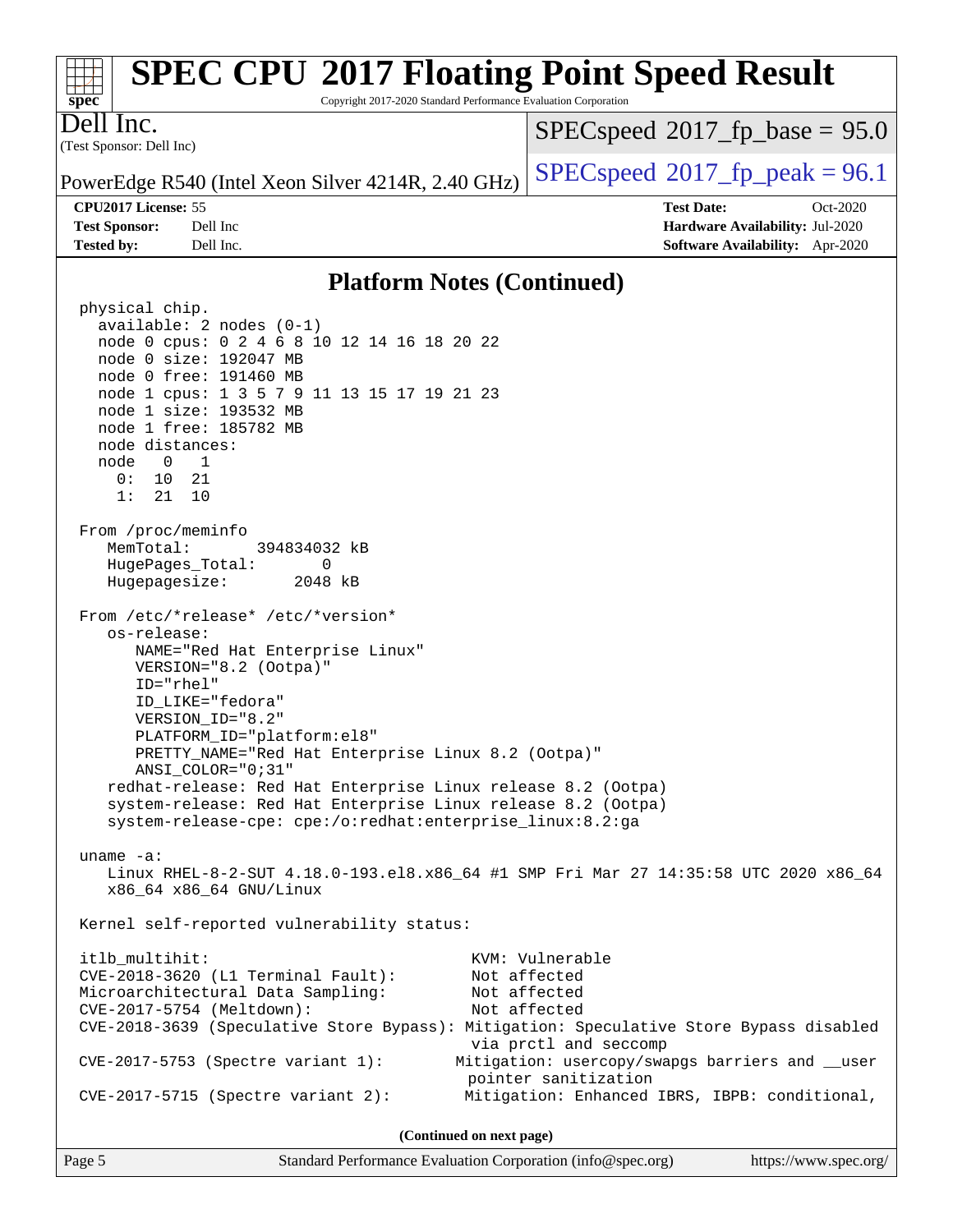| M EC CI O 2017 Floating Foliit Speed Kesuit<br>Copyright 2017-2020 Standard Performance Evaluation Corporation<br>$spec^*$                                                                                                                                                                                                                                                                                                                                                                                                                                    |                                                                                                       |  |  |  |  |  |
|---------------------------------------------------------------------------------------------------------------------------------------------------------------------------------------------------------------------------------------------------------------------------------------------------------------------------------------------------------------------------------------------------------------------------------------------------------------------------------------------------------------------------------------------------------------|-------------------------------------------------------------------------------------------------------|--|--|--|--|--|
| Dell Inc.<br>(Test Sponsor: Dell Inc)                                                                                                                                                                                                                                                                                                                                                                                                                                                                                                                         | $SPEC speed^{\circ}2017\_fp\_base = 95.0$                                                             |  |  |  |  |  |
| PowerEdge R540 (Intel Xeon Silver 4214R, 2.40 GHz)                                                                                                                                                                                                                                                                                                                                                                                                                                                                                                            | $SPEC speed$ <sup>®</sup> $2017$ _fp_peak = 96.1                                                      |  |  |  |  |  |
| CPU2017 License: 55<br><b>Test Sponsor:</b><br>Dell Inc<br><b>Tested by:</b><br>Dell Inc.                                                                                                                                                                                                                                                                                                                                                                                                                                                                     | <b>Test Date:</b><br>$Oct-2020$<br>Hardware Availability: Jul-2020<br>Software Availability: Apr-2020 |  |  |  |  |  |
| <b>Platform Notes (Continued)</b>                                                                                                                                                                                                                                                                                                                                                                                                                                                                                                                             |                                                                                                       |  |  |  |  |  |
| RSB filling<br>Mitigation: Clear CPU buffers; SMT disabled<br>tsx_async_abort:                                                                                                                                                                                                                                                                                                                                                                                                                                                                                |                                                                                                       |  |  |  |  |  |
| run-level $3$ Oct $1$ 04:19 last=5                                                                                                                                                                                                                                                                                                                                                                                                                                                                                                                            |                                                                                                       |  |  |  |  |  |
| SPEC is set to: /home/cpu2017-ic19.1u1<br>Filesystem<br>Type Size Used Avail Use% Mounted on<br>/dev/mapper/rhel-home xfs<br>392G<br>14G 379G<br>4% /home<br>From /sys/devices/virtual/dmi/id<br>Dell Inc. 2.8.1 06/30/2020<br>BIOS:<br>Vendor: Dell Inc.<br>Product: PowerEdge R540<br>Product Family: PowerEdge                                                                                                                                                                                                                                             |                                                                                                       |  |  |  |  |  |
| Additional information from dmidecode follows. WARNING: Use caution when you interpret<br>this section. The 'dmidecode' program reads system data which is "intended to allow<br>hardware to be accurately determined", but the intent may not be met, as there are<br>frequent changes to hardware, firmware, and the "DMTF SMBIOS" standard.<br>Memory:<br>1x 00AD00B300AD HMA84GR7CJR4N-WM 32 GB 2 rank 2933<br>6x 00AD063200AD HMA84GR7CJR4N-WM 32 GB 2 rank 2933<br>5x 00AD069D00AD HMA84GR7CJR4N-WM 32 GB 2 rank 2933<br>4x Not Specified Not Specified |                                                                                                       |  |  |  |  |  |
| (End of data from sysinfo program)                                                                                                                                                                                                                                                                                                                                                                                                                                                                                                                            |                                                                                                       |  |  |  |  |  |
|                                                                                                                                                                                                                                                                                                                                                                                                                                                                                                                                                               |                                                                                                       |  |  |  |  |  |

**FIND CDEC CDI®[2017 Floating Point Speed Result](http://www.spec.org/auto/cpu2017/Docs/result-fields.html#SPECCPU2017FloatingPointSpeedResult)** 

#### **[Compiler Version Notes](http://www.spec.org/auto/cpu2017/Docs/result-fields.html#CompilerVersionNotes)**

============================================================================== C | 619.lbm\_s(base, peak) 638.imagick\_s(base, peak) | 644.nab\_s(base, peak) ------------------------------------------------------------------------------ Intel(R) C Intel(R) 64 Compiler for applications running on Intel(R)  $64$ , Version 19.1.1.217 Build 20200306 Copyright (C) 1985-2020 Intel Corporation. All rights reserved. ------------------------------------------------------------------------------ ============================================================================== C++, C, Fortran | 607.cactuBSSN\_s(base, peak) ------------------------------------------------------------------------------ Intel(R) C++ Intel(R) 64 Compiler for applications running on Intel(R)  $64$ , Version 19.1.1.217 Build 20200306 Copyright (C) 1985-2020 Intel Corporation. All rights reserved. Intel(R) C Intel(R) 64 Compiler for applications running on Intel(R)  $64$ , Version 19.1.1.217 Build 20200306 **(Continued on next page)**

| Page 6 | Standard Performance Evaluation Corporation (info@spec.org) | https://www.spec.org/ |
|--------|-------------------------------------------------------------|-----------------------|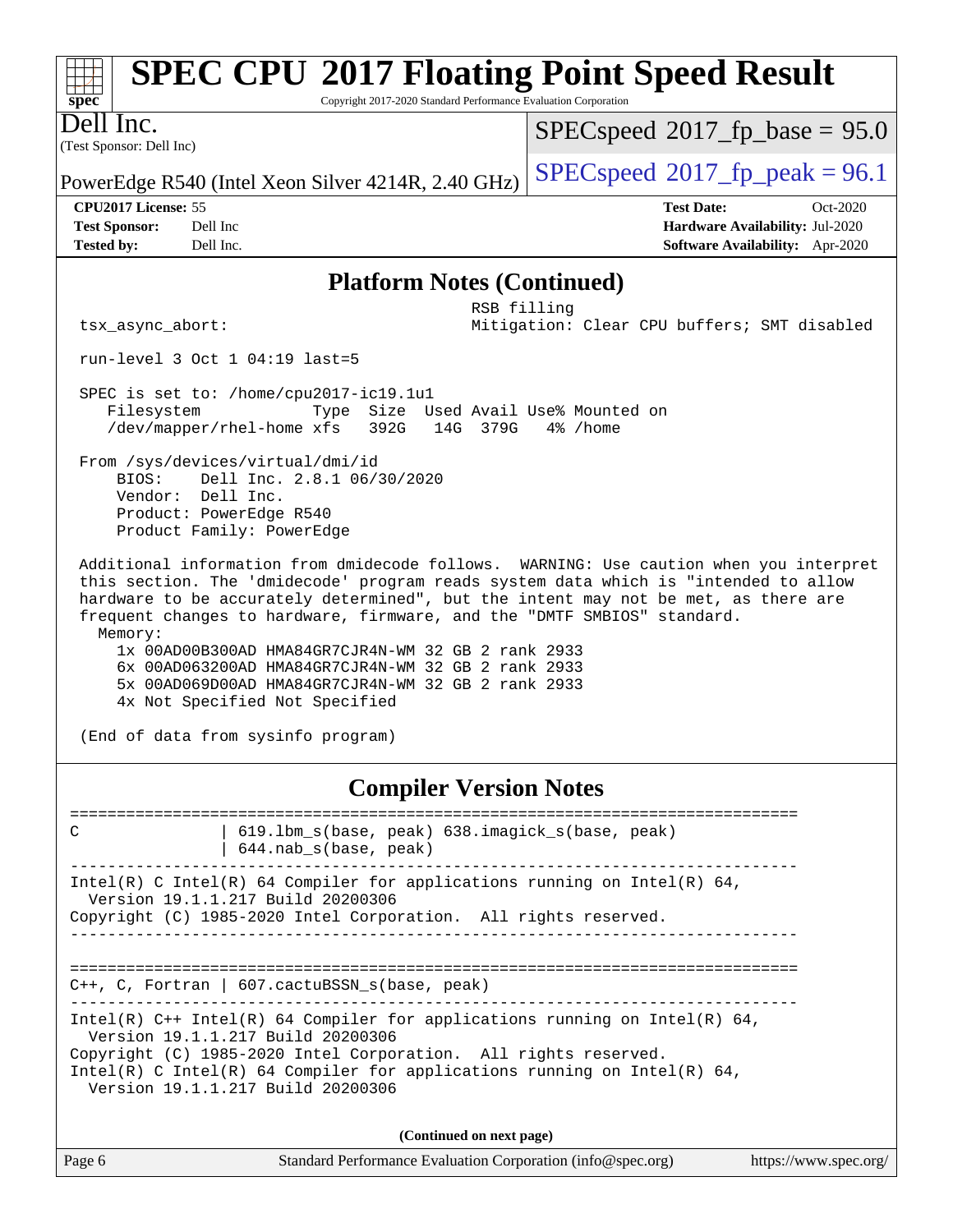| <b>SPEC CPU®2017 Floating Point Speed Result</b><br>Copyright 2017-2020 Standard Performance Evaluation Corporation<br>spec <sup>®</sup>                                                                                                                                                                                                                                     |                                           |
|------------------------------------------------------------------------------------------------------------------------------------------------------------------------------------------------------------------------------------------------------------------------------------------------------------------------------------------------------------------------------|-------------------------------------------|
| Dell Inc.                                                                                                                                                                                                                                                                                                                                                                    | $SPEC speed^{\circ}2017$ fp base = 95.0   |
| (Test Sponsor: Dell Inc)                                                                                                                                                                                                                                                                                                                                                     |                                           |
| PowerEdge R540 (Intel Xeon Silver 4214R, 2.40 GHz)                                                                                                                                                                                                                                                                                                                           | $SPEC speed^{\circ}2017\_fp\_peak = 96.1$ |
| CPU2017 License: 55                                                                                                                                                                                                                                                                                                                                                          | <b>Test Date:</b><br>Oct-2020             |
| Dell Inc<br><b>Test Sponsor:</b>                                                                                                                                                                                                                                                                                                                                             | <b>Hardware Availability: Jul-2020</b>    |
| <b>Tested by:</b><br>Dell Inc.                                                                                                                                                                                                                                                                                                                                               | Software Availability: Apr-2020           |
| <b>Compiler Version Notes (Continued)</b>                                                                                                                                                                                                                                                                                                                                    |                                           |
| Copyright (C) 1985-2020 Intel Corporation. All rights reserved.<br>$Intel(R)$ Fortran Intel(R) 64 Compiler for applications running on Intel(R)<br>64, Version 19.1.1.217 Build 20200306<br>Copyright (C) 1985-2020 Intel Corporation. All rights reserved.                                                                                                                  |                                           |
| 603.bwaves_s(base, peak) 649.fotonik3d_s(base, peak)<br>Fortran<br>654.roms_s(base, peak)                                                                                                                                                                                                                                                                                    |                                           |
| $Intel(R)$ Fortran Intel(R) 64 Compiler for applications running on Intel(R)<br>64, Version 19.1.1.217 Build 20200306                                                                                                                                                                                                                                                        |                                           |
| Copyright (C) 1985-2020 Intel Corporation. All rights reserved.                                                                                                                                                                                                                                                                                                              |                                           |
| 621.wrf_s(base, peak) 627.cam4_s(base, peak)<br>Fortran, C<br>628.pop2_s(base, peak)                                                                                                                                                                                                                                                                                         |                                           |
| $Intel(R)$ Fortran Intel(R) 64 Compiler for applications running on Intel(R)<br>64, Version 19.1.1.217 Build 20200306<br>Copyright (C) 1985-2020 Intel Corporation. All rights reserved.<br>Intel(R) C Intel(R) 64 Compiler for applications running on Intel(R) 64,<br>Version 19.1.1.217 Build 20200306<br>Copyright (C) 1985-2020 Intel Corporation. All rights reserved. |                                           |

### **[Base Compiler Invocation](http://www.spec.org/auto/cpu2017/Docs/result-fields.html#BaseCompilerInvocation)**

[C benchmarks](http://www.spec.org/auto/cpu2017/Docs/result-fields.html#Cbenchmarks): [icc](http://www.spec.org/cpu2017/results/res2020q4/cpu2017-20201020-24222.flags.html#user_CCbase_intel_icc_66fc1ee009f7361af1fbd72ca7dcefbb700085f36577c54f309893dd4ec40d12360134090235512931783d35fd58c0460139e722d5067c5574d8eaf2b3e37e92)

[Fortran benchmarks](http://www.spec.org/auto/cpu2017/Docs/result-fields.html#Fortranbenchmarks): [ifort](http://www.spec.org/cpu2017/results/res2020q4/cpu2017-20201020-24222.flags.html#user_FCbase_intel_ifort_8111460550e3ca792625aed983ce982f94888b8b503583aa7ba2b8303487b4d8a21a13e7191a45c5fd58ff318f48f9492884d4413fa793fd88dd292cad7027ca)

[Benchmarks using both Fortran and C](http://www.spec.org/auto/cpu2017/Docs/result-fields.html#BenchmarksusingbothFortranandC): [ifort](http://www.spec.org/cpu2017/results/res2020q4/cpu2017-20201020-24222.flags.html#user_CC_FCbase_intel_ifort_8111460550e3ca792625aed983ce982f94888b8b503583aa7ba2b8303487b4d8a21a13e7191a45c5fd58ff318f48f9492884d4413fa793fd88dd292cad7027ca) [icc](http://www.spec.org/cpu2017/results/res2020q4/cpu2017-20201020-24222.flags.html#user_CC_FCbase_intel_icc_66fc1ee009f7361af1fbd72ca7dcefbb700085f36577c54f309893dd4ec40d12360134090235512931783d35fd58c0460139e722d5067c5574d8eaf2b3e37e92)

[Benchmarks using Fortran, C, and C++:](http://www.spec.org/auto/cpu2017/Docs/result-fields.html#BenchmarksusingFortranCandCXX) [icpc](http://www.spec.org/cpu2017/results/res2020q4/cpu2017-20201020-24222.flags.html#user_CC_CXX_FCbase_intel_icpc_c510b6838c7f56d33e37e94d029a35b4a7bccf4766a728ee175e80a419847e808290a9b78be685c44ab727ea267ec2f070ec5dc83b407c0218cded6866a35d07) [icc](http://www.spec.org/cpu2017/results/res2020q4/cpu2017-20201020-24222.flags.html#user_CC_CXX_FCbase_intel_icc_66fc1ee009f7361af1fbd72ca7dcefbb700085f36577c54f309893dd4ec40d12360134090235512931783d35fd58c0460139e722d5067c5574d8eaf2b3e37e92) [ifort](http://www.spec.org/cpu2017/results/res2020q4/cpu2017-20201020-24222.flags.html#user_CC_CXX_FCbase_intel_ifort_8111460550e3ca792625aed983ce982f94888b8b503583aa7ba2b8303487b4d8a21a13e7191a45c5fd58ff318f48f9492884d4413fa793fd88dd292cad7027ca)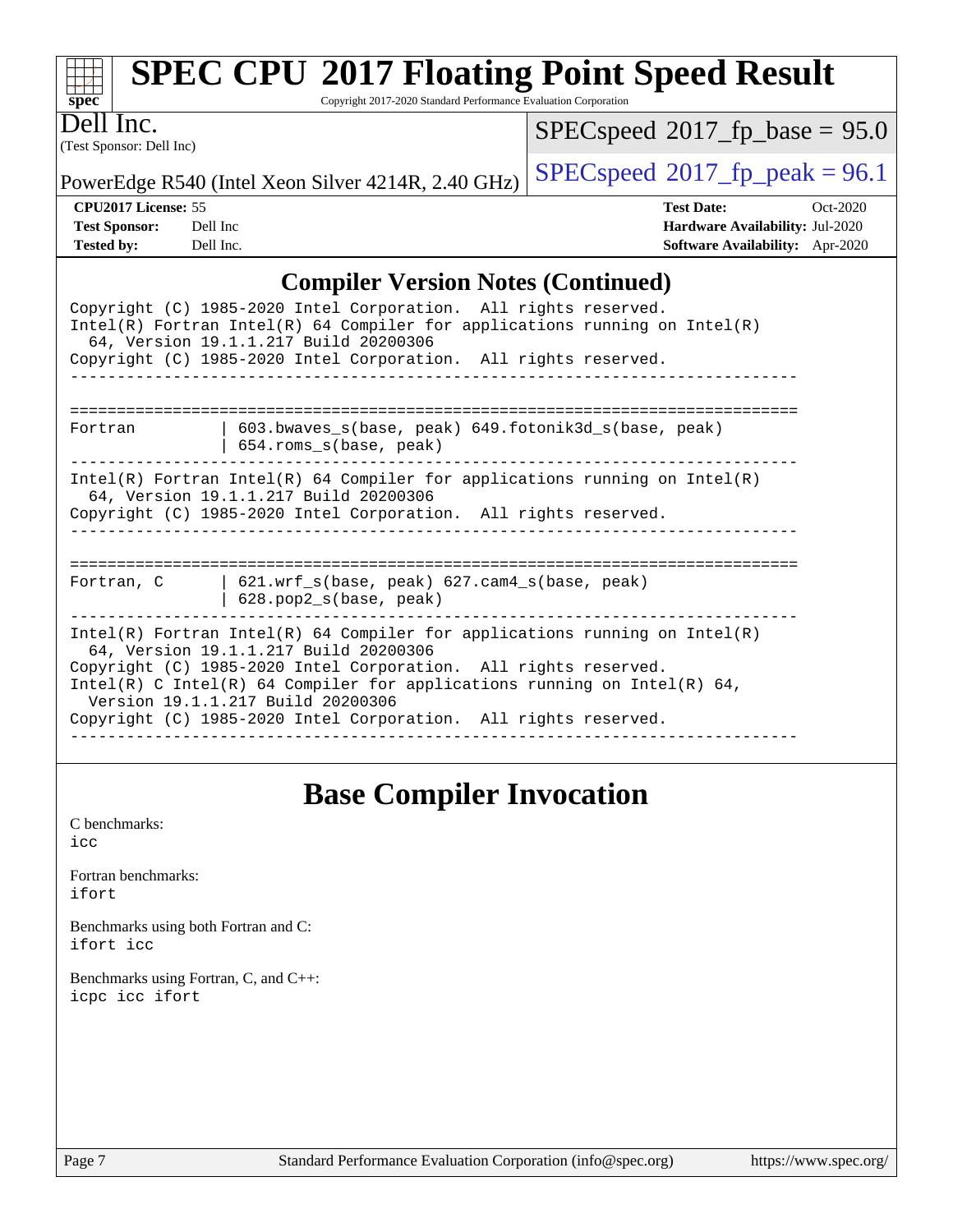# **[spec](http://www.spec.org/)**

# **[SPEC CPU](http://www.spec.org/auto/cpu2017/Docs/result-fields.html#SPECCPU2017FloatingPointSpeedResult)[2017 Floating Point Speed Result](http://www.spec.org/auto/cpu2017/Docs/result-fields.html#SPECCPU2017FloatingPointSpeedResult)**

Copyright 2017-2020 Standard Performance Evaluation Corporation

Dell Inc.

(Test Sponsor: Dell Inc)

 $SPECspeed*2017_fp\_base = 95.0$  $SPECspeed*2017_fp\_base = 95.0$ 

PowerEdge R540 (Intel Xeon Silver 4214R, 2.40 GHz)  $\left|$  [SPECspeed](http://www.spec.org/auto/cpu2017/Docs/result-fields.html#SPECspeed2017fppeak)<sup>®</sup>[2017\\_fp\\_peak = 9](http://www.spec.org/auto/cpu2017/Docs/result-fields.html#SPECspeed2017fppeak)6.1

**[CPU2017 License:](http://www.spec.org/auto/cpu2017/Docs/result-fields.html#CPU2017License)** 55 **[Test Date:](http://www.spec.org/auto/cpu2017/Docs/result-fields.html#TestDate)** Oct-2020 **[Test Sponsor:](http://www.spec.org/auto/cpu2017/Docs/result-fields.html#TestSponsor)** Dell Inc **[Hardware Availability:](http://www.spec.org/auto/cpu2017/Docs/result-fields.html#HardwareAvailability)** Jul-2020 **[Tested by:](http://www.spec.org/auto/cpu2017/Docs/result-fields.html#Testedby)** Dell Inc. **[Software Availability:](http://www.spec.org/auto/cpu2017/Docs/result-fields.html#SoftwareAvailability)** Apr-2020

### **[Base Portability Flags](http://www.spec.org/auto/cpu2017/Docs/result-fields.html#BasePortabilityFlags)**

 603.bwaves\_s: [-DSPEC\\_LP64](http://www.spec.org/cpu2017/results/res2020q4/cpu2017-20201020-24222.flags.html#suite_basePORTABILITY603_bwaves_s_DSPEC_LP64) 607.cactuBSSN\_s: [-DSPEC\\_LP64](http://www.spec.org/cpu2017/results/res2020q4/cpu2017-20201020-24222.flags.html#suite_basePORTABILITY607_cactuBSSN_s_DSPEC_LP64) 619.lbm\_s: [-DSPEC\\_LP64](http://www.spec.org/cpu2017/results/res2020q4/cpu2017-20201020-24222.flags.html#suite_basePORTABILITY619_lbm_s_DSPEC_LP64) 621.wrf\_s: [-DSPEC\\_LP64](http://www.spec.org/cpu2017/results/res2020q4/cpu2017-20201020-24222.flags.html#suite_basePORTABILITY621_wrf_s_DSPEC_LP64) [-DSPEC\\_CASE\\_FLAG](http://www.spec.org/cpu2017/results/res2020q4/cpu2017-20201020-24222.flags.html#b621.wrf_s_baseCPORTABILITY_DSPEC_CASE_FLAG) [-convert big\\_endian](http://www.spec.org/cpu2017/results/res2020q4/cpu2017-20201020-24222.flags.html#user_baseFPORTABILITY621_wrf_s_convert_big_endian_c3194028bc08c63ac5d04de18c48ce6d347e4e562e8892b8bdbdc0214820426deb8554edfa529a3fb25a586e65a3d812c835984020483e7e73212c4d31a38223) 627.cam4\_s: [-DSPEC\\_LP64](http://www.spec.org/cpu2017/results/res2020q4/cpu2017-20201020-24222.flags.html#suite_basePORTABILITY627_cam4_s_DSPEC_LP64) [-DSPEC\\_CASE\\_FLAG](http://www.spec.org/cpu2017/results/res2020q4/cpu2017-20201020-24222.flags.html#b627.cam4_s_baseCPORTABILITY_DSPEC_CASE_FLAG) 628.pop2\_s: [-DSPEC\\_LP64](http://www.spec.org/cpu2017/results/res2020q4/cpu2017-20201020-24222.flags.html#suite_basePORTABILITY628_pop2_s_DSPEC_LP64) [-DSPEC\\_CASE\\_FLAG](http://www.spec.org/cpu2017/results/res2020q4/cpu2017-20201020-24222.flags.html#b628.pop2_s_baseCPORTABILITY_DSPEC_CASE_FLAG) [-convert big\\_endian](http://www.spec.org/cpu2017/results/res2020q4/cpu2017-20201020-24222.flags.html#user_baseFPORTABILITY628_pop2_s_convert_big_endian_c3194028bc08c63ac5d04de18c48ce6d347e4e562e8892b8bdbdc0214820426deb8554edfa529a3fb25a586e65a3d812c835984020483e7e73212c4d31a38223) [-assume byterecl](http://www.spec.org/cpu2017/results/res2020q4/cpu2017-20201020-24222.flags.html#user_baseFPORTABILITY628_pop2_s_assume_byterecl_7e47d18b9513cf18525430bbf0f2177aa9bf368bc7a059c09b2c06a34b53bd3447c950d3f8d6c70e3faf3a05c8557d66a5798b567902e8849adc142926523472) 638.imagick\_s: [-DSPEC\\_LP64](http://www.spec.org/cpu2017/results/res2020q4/cpu2017-20201020-24222.flags.html#suite_basePORTABILITY638_imagick_s_DSPEC_LP64) 644.nab\_s: [-DSPEC\\_LP64](http://www.spec.org/cpu2017/results/res2020q4/cpu2017-20201020-24222.flags.html#suite_basePORTABILITY644_nab_s_DSPEC_LP64) 649.fotonik3d\_s: [-DSPEC\\_LP64](http://www.spec.org/cpu2017/results/res2020q4/cpu2017-20201020-24222.flags.html#suite_basePORTABILITY649_fotonik3d_s_DSPEC_LP64) 654.roms\_s: [-DSPEC\\_LP64](http://www.spec.org/cpu2017/results/res2020q4/cpu2017-20201020-24222.flags.html#suite_basePORTABILITY654_roms_s_DSPEC_LP64)

### **[Base Optimization Flags](http://www.spec.org/auto/cpu2017/Docs/result-fields.html#BaseOptimizationFlags)**

[C benchmarks](http://www.spec.org/auto/cpu2017/Docs/result-fields.html#Cbenchmarks):

[-m64](http://www.spec.org/cpu2017/results/res2020q4/cpu2017-20201020-24222.flags.html#user_CCbase_m64-icc) [-std=c11](http://www.spec.org/cpu2017/results/res2020q4/cpu2017-20201020-24222.flags.html#user_CCbase_std-icc-std_0e1c27790398a4642dfca32ffe6c27b5796f9c2d2676156f2e42c9c44eaad0c049b1cdb667a270c34d979996257aeb8fc440bfb01818dbc9357bd9d174cb8524) [-xCORE-AVX512](http://www.spec.org/cpu2017/results/res2020q4/cpu2017-20201020-24222.flags.html#user_CCbase_f-xCORE-AVX512) [-ipo](http://www.spec.org/cpu2017/results/res2020q4/cpu2017-20201020-24222.flags.html#user_CCbase_f-ipo) [-O3](http://www.spec.org/cpu2017/results/res2020q4/cpu2017-20201020-24222.flags.html#user_CCbase_f-O3) [-no-prec-div](http://www.spec.org/cpu2017/results/res2020q4/cpu2017-20201020-24222.flags.html#user_CCbase_f-no-prec-div) [-qopt-prefetch](http://www.spec.org/cpu2017/results/res2020q4/cpu2017-20201020-24222.flags.html#user_CCbase_f-qopt-prefetch) [-ffinite-math-only](http://www.spec.org/cpu2017/results/res2020q4/cpu2017-20201020-24222.flags.html#user_CCbase_f_finite_math_only_cb91587bd2077682c4b38af759c288ed7c732db004271a9512da14a4f8007909a5f1427ecbf1a0fb78ff2a814402c6114ac565ca162485bbcae155b5e4258871) [-qopt-mem-layout-trans=4](http://www.spec.org/cpu2017/results/res2020q4/cpu2017-20201020-24222.flags.html#user_CCbase_f-qopt-mem-layout-trans_fa39e755916c150a61361b7846f310bcdf6f04e385ef281cadf3647acec3f0ae266d1a1d22d972a7087a248fd4e6ca390a3634700869573d231a252c784941a8) [-qopenmp](http://www.spec.org/cpu2017/results/res2020q4/cpu2017-20201020-24222.flags.html#user_CCbase_qopenmp_16be0c44f24f464004c6784a7acb94aca937f053568ce72f94b139a11c7c168634a55f6653758ddd83bcf7b8463e8028bb0b48b77bcddc6b78d5d95bb1df2967) [-DSPEC\\_OPENMP](http://www.spec.org/cpu2017/results/res2020q4/cpu2017-20201020-24222.flags.html#suite_CCbase_DSPEC_OPENMP) [-mbranches-within-32B-boundaries](http://www.spec.org/cpu2017/results/res2020q4/cpu2017-20201020-24222.flags.html#user_CCbase_f-mbranches-within-32B-boundaries)

[Fortran benchmarks](http://www.spec.org/auto/cpu2017/Docs/result-fields.html#Fortranbenchmarks):

[-m64](http://www.spec.org/cpu2017/results/res2020q4/cpu2017-20201020-24222.flags.html#user_FCbase_m64-icc) [-Wl,-z,muldefs](http://www.spec.org/cpu2017/results/res2020q4/cpu2017-20201020-24222.flags.html#user_FCbase_link_force_multiple1_b4cbdb97b34bdee9ceefcfe54f4c8ea74255f0b02a4b23e853cdb0e18eb4525ac79b5a88067c842dd0ee6996c24547a27a4b99331201badda8798ef8a743f577) [-DSPEC\\_OPENMP](http://www.spec.org/cpu2017/results/res2020q4/cpu2017-20201020-24222.flags.html#suite_FCbase_DSPEC_OPENMP) [-xCORE-AVX512](http://www.spec.org/cpu2017/results/res2020q4/cpu2017-20201020-24222.flags.html#user_FCbase_f-xCORE-AVX512) [-ipo](http://www.spec.org/cpu2017/results/res2020q4/cpu2017-20201020-24222.flags.html#user_FCbase_f-ipo) [-O3](http://www.spec.org/cpu2017/results/res2020q4/cpu2017-20201020-24222.flags.html#user_FCbase_f-O3) [-no-prec-div](http://www.spec.org/cpu2017/results/res2020q4/cpu2017-20201020-24222.flags.html#user_FCbase_f-no-prec-div) [-qopt-prefetch](http://www.spec.org/cpu2017/results/res2020q4/cpu2017-20201020-24222.flags.html#user_FCbase_f-qopt-prefetch) [-ffinite-math-only](http://www.spec.org/cpu2017/results/res2020q4/cpu2017-20201020-24222.flags.html#user_FCbase_f_finite_math_only_cb91587bd2077682c4b38af759c288ed7c732db004271a9512da14a4f8007909a5f1427ecbf1a0fb78ff2a814402c6114ac565ca162485bbcae155b5e4258871) [-qopt-mem-layout-trans=4](http://www.spec.org/cpu2017/results/res2020q4/cpu2017-20201020-24222.flags.html#user_FCbase_f-qopt-mem-layout-trans_fa39e755916c150a61361b7846f310bcdf6f04e385ef281cadf3647acec3f0ae266d1a1d22d972a7087a248fd4e6ca390a3634700869573d231a252c784941a8) [-qopenmp](http://www.spec.org/cpu2017/results/res2020q4/cpu2017-20201020-24222.flags.html#user_FCbase_qopenmp_16be0c44f24f464004c6784a7acb94aca937f053568ce72f94b139a11c7c168634a55f6653758ddd83bcf7b8463e8028bb0b48b77bcddc6b78d5d95bb1df2967) [-nostandard-realloc-lhs](http://www.spec.org/cpu2017/results/res2020q4/cpu2017-20201020-24222.flags.html#user_FCbase_f_2003_std_realloc_82b4557e90729c0f113870c07e44d33d6f5a304b4f63d4c15d2d0f1fab99f5daaed73bdb9275d9ae411527f28b936061aa8b9c8f2d63842963b95c9dd6426b8a) [-mbranches-within-32B-boundaries](http://www.spec.org/cpu2017/results/res2020q4/cpu2017-20201020-24222.flags.html#user_FCbase_f-mbranches-within-32B-boundaries) [-L/usr/local/jemalloc64-5.0.1/lib](http://www.spec.org/cpu2017/results/res2020q4/cpu2017-20201020-24222.flags.html#user_FCbase_jemalloc_link_path64_1_cc289568b1a6c0fd3b62c91b824c27fcb5af5e8098e6ad028160d21144ef1b8aef3170d2acf0bee98a8da324cfe4f67d0a3d0c4cc4673d993d694dc2a0df248b) [-ljemalloc](http://www.spec.org/cpu2017/results/res2020q4/cpu2017-20201020-24222.flags.html#user_FCbase_jemalloc_link_lib_d1249b907c500fa1c0672f44f562e3d0f79738ae9e3c4a9c376d49f265a04b9c99b167ecedbf6711b3085be911c67ff61f150a17b3472be731631ba4d0471706)

[Benchmarks using both Fortran and C](http://www.spec.org/auto/cpu2017/Docs/result-fields.html#BenchmarksusingbothFortranandC):

[-m64](http://www.spec.org/cpu2017/results/res2020q4/cpu2017-20201020-24222.flags.html#user_CC_FCbase_m64-icc) [-std=c11](http://www.spec.org/cpu2017/results/res2020q4/cpu2017-20201020-24222.flags.html#user_CC_FCbase_std-icc-std_0e1c27790398a4642dfca32ffe6c27b5796f9c2d2676156f2e42c9c44eaad0c049b1cdb667a270c34d979996257aeb8fc440bfb01818dbc9357bd9d174cb8524) [-Wl,-z,muldefs](http://www.spec.org/cpu2017/results/res2020q4/cpu2017-20201020-24222.flags.html#user_CC_FCbase_link_force_multiple1_b4cbdb97b34bdee9ceefcfe54f4c8ea74255f0b02a4b23e853cdb0e18eb4525ac79b5a88067c842dd0ee6996c24547a27a4b99331201badda8798ef8a743f577) [-xCORE-AVX512](http://www.spec.org/cpu2017/results/res2020q4/cpu2017-20201020-24222.flags.html#user_CC_FCbase_f-xCORE-AVX512) [-ipo](http://www.spec.org/cpu2017/results/res2020q4/cpu2017-20201020-24222.flags.html#user_CC_FCbase_f-ipo) [-O3](http://www.spec.org/cpu2017/results/res2020q4/cpu2017-20201020-24222.flags.html#user_CC_FCbase_f-O3) [-no-prec-div](http://www.spec.org/cpu2017/results/res2020q4/cpu2017-20201020-24222.flags.html#user_CC_FCbase_f-no-prec-div) [-qopt-prefetch](http://www.spec.org/cpu2017/results/res2020q4/cpu2017-20201020-24222.flags.html#user_CC_FCbase_f-qopt-prefetch) [-ffinite-math-only](http://www.spec.org/cpu2017/results/res2020q4/cpu2017-20201020-24222.flags.html#user_CC_FCbase_f_finite_math_only_cb91587bd2077682c4b38af759c288ed7c732db004271a9512da14a4f8007909a5f1427ecbf1a0fb78ff2a814402c6114ac565ca162485bbcae155b5e4258871) [-qopt-mem-layout-trans=4](http://www.spec.org/cpu2017/results/res2020q4/cpu2017-20201020-24222.flags.html#user_CC_FCbase_f-qopt-mem-layout-trans_fa39e755916c150a61361b7846f310bcdf6f04e385ef281cadf3647acec3f0ae266d1a1d22d972a7087a248fd4e6ca390a3634700869573d231a252c784941a8) [-qopenmp](http://www.spec.org/cpu2017/results/res2020q4/cpu2017-20201020-24222.flags.html#user_CC_FCbase_qopenmp_16be0c44f24f464004c6784a7acb94aca937f053568ce72f94b139a11c7c168634a55f6653758ddd83bcf7b8463e8028bb0b48b77bcddc6b78d5d95bb1df2967) [-DSPEC\\_OPENMP](http://www.spec.org/cpu2017/results/res2020q4/cpu2017-20201020-24222.flags.html#suite_CC_FCbase_DSPEC_OPENMP) [-mbranches-within-32B-boundaries](http://www.spec.org/cpu2017/results/res2020q4/cpu2017-20201020-24222.flags.html#user_CC_FCbase_f-mbranches-within-32B-boundaries) [-nostandard-realloc-lhs](http://www.spec.org/cpu2017/results/res2020q4/cpu2017-20201020-24222.flags.html#user_CC_FCbase_f_2003_std_realloc_82b4557e90729c0f113870c07e44d33d6f5a304b4f63d4c15d2d0f1fab99f5daaed73bdb9275d9ae411527f28b936061aa8b9c8f2d63842963b95c9dd6426b8a) [-L/usr/local/jemalloc64-5.0.1/lib](http://www.spec.org/cpu2017/results/res2020q4/cpu2017-20201020-24222.flags.html#user_CC_FCbase_jemalloc_link_path64_1_cc289568b1a6c0fd3b62c91b824c27fcb5af5e8098e6ad028160d21144ef1b8aef3170d2acf0bee98a8da324cfe4f67d0a3d0c4cc4673d993d694dc2a0df248b) [-ljemalloc](http://www.spec.org/cpu2017/results/res2020q4/cpu2017-20201020-24222.flags.html#user_CC_FCbase_jemalloc_link_lib_d1249b907c500fa1c0672f44f562e3d0f79738ae9e3c4a9c376d49f265a04b9c99b167ecedbf6711b3085be911c67ff61f150a17b3472be731631ba4d0471706)

[Benchmarks using Fortran, C, and C++:](http://www.spec.org/auto/cpu2017/Docs/result-fields.html#BenchmarksusingFortranCandCXX)

[-m64](http://www.spec.org/cpu2017/results/res2020q4/cpu2017-20201020-24222.flags.html#user_CC_CXX_FCbase_m64-icc) [-std=c11](http://www.spec.org/cpu2017/results/res2020q4/cpu2017-20201020-24222.flags.html#user_CC_CXX_FCbase_std-icc-std_0e1c27790398a4642dfca32ffe6c27b5796f9c2d2676156f2e42c9c44eaad0c049b1cdb667a270c34d979996257aeb8fc440bfb01818dbc9357bd9d174cb8524) [-Wl,-z,muldefs](http://www.spec.org/cpu2017/results/res2020q4/cpu2017-20201020-24222.flags.html#user_CC_CXX_FCbase_link_force_multiple1_b4cbdb97b34bdee9ceefcfe54f4c8ea74255f0b02a4b23e853cdb0e18eb4525ac79b5a88067c842dd0ee6996c24547a27a4b99331201badda8798ef8a743f577) [-xCORE-AVX512](http://www.spec.org/cpu2017/results/res2020q4/cpu2017-20201020-24222.flags.html#user_CC_CXX_FCbase_f-xCORE-AVX512) [-ipo](http://www.spec.org/cpu2017/results/res2020q4/cpu2017-20201020-24222.flags.html#user_CC_CXX_FCbase_f-ipo) [-O3](http://www.spec.org/cpu2017/results/res2020q4/cpu2017-20201020-24222.flags.html#user_CC_CXX_FCbase_f-O3) [-no-prec-div](http://www.spec.org/cpu2017/results/res2020q4/cpu2017-20201020-24222.flags.html#user_CC_CXX_FCbase_f-no-prec-div) [-qopt-prefetch](http://www.spec.org/cpu2017/results/res2020q4/cpu2017-20201020-24222.flags.html#user_CC_CXX_FCbase_f-qopt-prefetch) [-ffinite-math-only](http://www.spec.org/cpu2017/results/res2020q4/cpu2017-20201020-24222.flags.html#user_CC_CXX_FCbase_f_finite_math_only_cb91587bd2077682c4b38af759c288ed7c732db004271a9512da14a4f8007909a5f1427ecbf1a0fb78ff2a814402c6114ac565ca162485bbcae155b5e4258871) [-qopt-mem-layout-trans=4](http://www.spec.org/cpu2017/results/res2020q4/cpu2017-20201020-24222.flags.html#user_CC_CXX_FCbase_f-qopt-mem-layout-trans_fa39e755916c150a61361b7846f310bcdf6f04e385ef281cadf3647acec3f0ae266d1a1d22d972a7087a248fd4e6ca390a3634700869573d231a252c784941a8) [-qopenmp](http://www.spec.org/cpu2017/results/res2020q4/cpu2017-20201020-24222.flags.html#user_CC_CXX_FCbase_qopenmp_16be0c44f24f464004c6784a7acb94aca937f053568ce72f94b139a11c7c168634a55f6653758ddd83bcf7b8463e8028bb0b48b77bcddc6b78d5d95bb1df2967) [-DSPEC\\_OPENMP](http://www.spec.org/cpu2017/results/res2020q4/cpu2017-20201020-24222.flags.html#suite_CC_CXX_FCbase_DSPEC_OPENMP) [-mbranches-within-32B-boundaries](http://www.spec.org/cpu2017/results/res2020q4/cpu2017-20201020-24222.flags.html#user_CC_CXX_FCbase_f-mbranches-within-32B-boundaries) [-nostandard-realloc-lhs](http://www.spec.org/cpu2017/results/res2020q4/cpu2017-20201020-24222.flags.html#user_CC_CXX_FCbase_f_2003_std_realloc_82b4557e90729c0f113870c07e44d33d6f5a304b4f63d4c15d2d0f1fab99f5daaed73bdb9275d9ae411527f28b936061aa8b9c8f2d63842963b95c9dd6426b8a) [-L/usr/local/jemalloc64-5.0.1/lib](http://www.spec.org/cpu2017/results/res2020q4/cpu2017-20201020-24222.flags.html#user_CC_CXX_FCbase_jemalloc_link_path64_1_cc289568b1a6c0fd3b62c91b824c27fcb5af5e8098e6ad028160d21144ef1b8aef3170d2acf0bee98a8da324cfe4f67d0a3d0c4cc4673d993d694dc2a0df248b) [-ljemalloc](http://www.spec.org/cpu2017/results/res2020q4/cpu2017-20201020-24222.flags.html#user_CC_CXX_FCbase_jemalloc_link_lib_d1249b907c500fa1c0672f44f562e3d0f79738ae9e3c4a9c376d49f265a04b9c99b167ecedbf6711b3085be911c67ff61f150a17b3472be731631ba4d0471706)

### **[Peak Compiler Invocation](http://www.spec.org/auto/cpu2017/Docs/result-fields.html#PeakCompilerInvocation)**

[C benchmarks:](http://www.spec.org/auto/cpu2017/Docs/result-fields.html#Cbenchmarks)

[icc](http://www.spec.org/cpu2017/results/res2020q4/cpu2017-20201020-24222.flags.html#user_CCpeak_intel_icc_66fc1ee009f7361af1fbd72ca7dcefbb700085f36577c54f309893dd4ec40d12360134090235512931783d35fd58c0460139e722d5067c5574d8eaf2b3e37e92)

**(Continued on next page)**

Page 8 Standard Performance Evaluation Corporation [\(info@spec.org\)](mailto:info@spec.org) <https://www.spec.org/>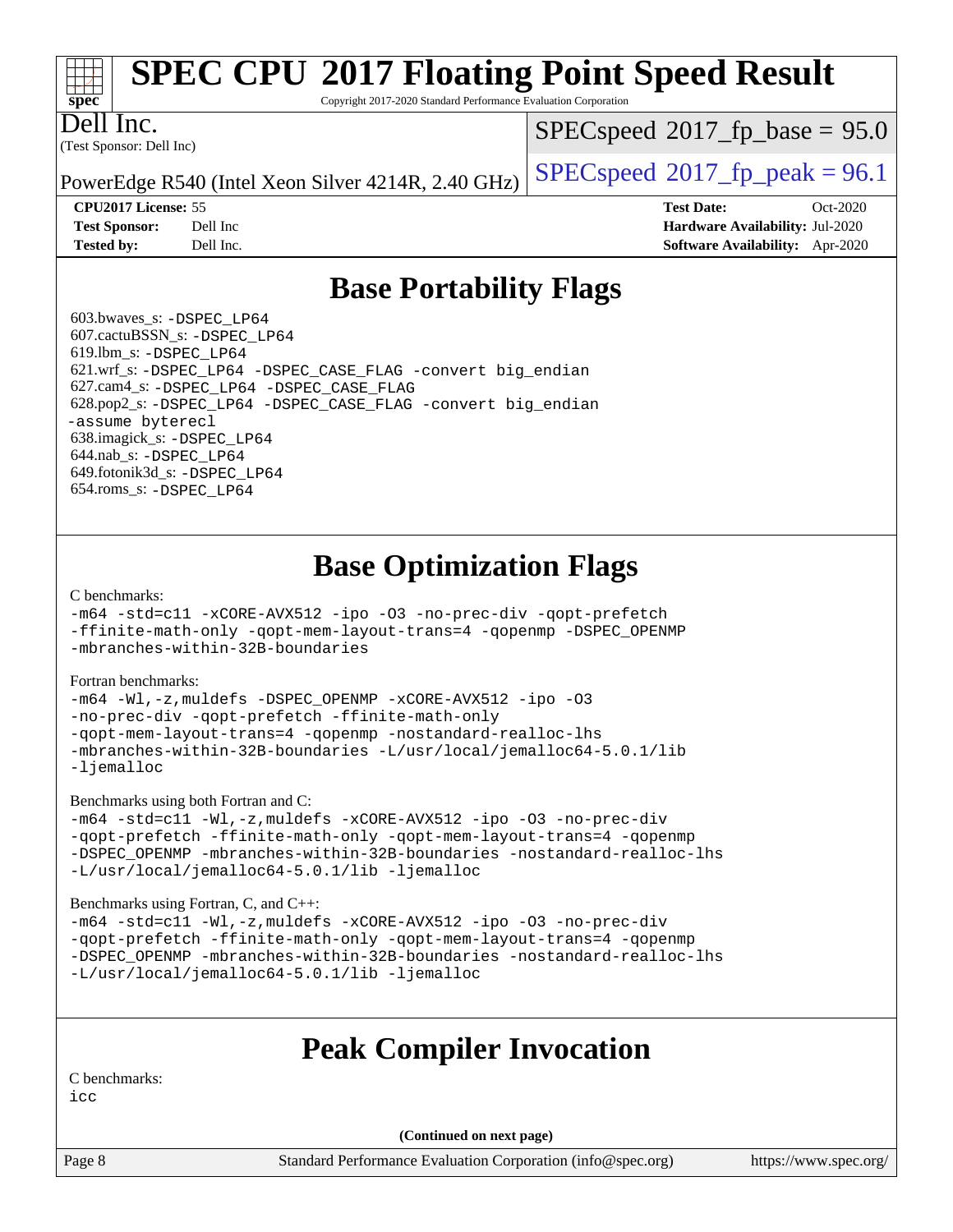#### **[spec](http://www.spec.org/) [SPEC CPU](http://www.spec.org/auto/cpu2017/Docs/result-fields.html#SPECCPU2017FloatingPointSpeedResult)[2017 Floating Point Speed Result](http://www.spec.org/auto/cpu2017/Docs/result-fields.html#SPECCPU2017FloatingPointSpeedResult)** Copyright 2017-2020 Standard Performance Evaluation Corporation

(Test Sponsor: Dell Inc) Dell Inc.

 $SPECspeed*2017_fp\_base = 95.0$  $SPECspeed*2017_fp\_base = 95.0$ 

PowerEdge R540 (Intel Xeon Silver 4214R, 2.40 GHz)  $\left|$  [SPECspeed](http://www.spec.org/auto/cpu2017/Docs/result-fields.html#SPECspeed2017fppeak)<sup>®</sup>[2017\\_fp\\_peak = 9](http://www.spec.org/auto/cpu2017/Docs/result-fields.html#SPECspeed2017fppeak)6.1

**[CPU2017 License:](http://www.spec.org/auto/cpu2017/Docs/result-fields.html#CPU2017License)** 55 **[Test Date:](http://www.spec.org/auto/cpu2017/Docs/result-fields.html#TestDate)** Oct-2020 **[Test Sponsor:](http://www.spec.org/auto/cpu2017/Docs/result-fields.html#TestSponsor)** Dell Inc **[Hardware Availability:](http://www.spec.org/auto/cpu2017/Docs/result-fields.html#HardwareAvailability)** Jul-2020 **[Tested by:](http://www.spec.org/auto/cpu2017/Docs/result-fields.html#Testedby)** Dell Inc. **[Software Availability:](http://www.spec.org/auto/cpu2017/Docs/result-fields.html#SoftwareAvailability)** Apr-2020

### **[Peak Compiler Invocation \(Continued\)](http://www.spec.org/auto/cpu2017/Docs/result-fields.html#PeakCompilerInvocation)**

[Fortran benchmarks:](http://www.spec.org/auto/cpu2017/Docs/result-fields.html#Fortranbenchmarks) [ifort](http://www.spec.org/cpu2017/results/res2020q4/cpu2017-20201020-24222.flags.html#user_FCpeak_intel_ifort_8111460550e3ca792625aed983ce982f94888b8b503583aa7ba2b8303487b4d8a21a13e7191a45c5fd58ff318f48f9492884d4413fa793fd88dd292cad7027ca)

[Benchmarks using both Fortran and C:](http://www.spec.org/auto/cpu2017/Docs/result-fields.html#BenchmarksusingbothFortranandC) [ifort](http://www.spec.org/cpu2017/results/res2020q4/cpu2017-20201020-24222.flags.html#user_CC_FCpeak_intel_ifort_8111460550e3ca792625aed983ce982f94888b8b503583aa7ba2b8303487b4d8a21a13e7191a45c5fd58ff318f48f9492884d4413fa793fd88dd292cad7027ca) [icc](http://www.spec.org/cpu2017/results/res2020q4/cpu2017-20201020-24222.flags.html#user_CC_FCpeak_intel_icc_66fc1ee009f7361af1fbd72ca7dcefbb700085f36577c54f309893dd4ec40d12360134090235512931783d35fd58c0460139e722d5067c5574d8eaf2b3e37e92)

[Benchmarks using Fortran, C, and C++](http://www.spec.org/auto/cpu2017/Docs/result-fields.html#BenchmarksusingFortranCandCXX): [icpc](http://www.spec.org/cpu2017/results/res2020q4/cpu2017-20201020-24222.flags.html#user_CC_CXX_FCpeak_intel_icpc_c510b6838c7f56d33e37e94d029a35b4a7bccf4766a728ee175e80a419847e808290a9b78be685c44ab727ea267ec2f070ec5dc83b407c0218cded6866a35d07) [icc](http://www.spec.org/cpu2017/results/res2020q4/cpu2017-20201020-24222.flags.html#user_CC_CXX_FCpeak_intel_icc_66fc1ee009f7361af1fbd72ca7dcefbb700085f36577c54f309893dd4ec40d12360134090235512931783d35fd58c0460139e722d5067c5574d8eaf2b3e37e92) [ifort](http://www.spec.org/cpu2017/results/res2020q4/cpu2017-20201020-24222.flags.html#user_CC_CXX_FCpeak_intel_ifort_8111460550e3ca792625aed983ce982f94888b8b503583aa7ba2b8303487b4d8a21a13e7191a45c5fd58ff318f48f9492884d4413fa793fd88dd292cad7027ca)

### **[Peak Portability Flags](http://www.spec.org/auto/cpu2017/Docs/result-fields.html#PeakPortabilityFlags)**

Same as Base Portability Flags

### **[Peak Optimization Flags](http://www.spec.org/auto/cpu2017/Docs/result-fields.html#PeakOptimizationFlags)**

[C benchmarks](http://www.spec.org/auto/cpu2017/Docs/result-fields.html#Cbenchmarks):

619.lbm\_s: basepeak = yes

638.imagick\_s: basepeak = yes

 $644.nab$ \_s:  $-m64$   $-std= c11$   $-Wl$ ,  $-z$ , muldefs  $-xCORE-AVX512$   $-ipo$   $-03$ [-no-prec-div](http://www.spec.org/cpu2017/results/res2020q4/cpu2017-20201020-24222.flags.html#user_peakCOPTIMIZE644_nab_s_f-no-prec-div) [-qopt-prefetch](http://www.spec.org/cpu2017/results/res2020q4/cpu2017-20201020-24222.flags.html#user_peakCOPTIMIZE644_nab_s_f-qopt-prefetch) [-ffinite-math-only](http://www.spec.org/cpu2017/results/res2020q4/cpu2017-20201020-24222.flags.html#user_peakCOPTIMIZE644_nab_s_f_finite_math_only_cb91587bd2077682c4b38af759c288ed7c732db004271a9512da14a4f8007909a5f1427ecbf1a0fb78ff2a814402c6114ac565ca162485bbcae155b5e4258871) [-qopt-mem-layout-trans=4](http://www.spec.org/cpu2017/results/res2020q4/cpu2017-20201020-24222.flags.html#user_peakCOPTIMIZE644_nab_s_f-qopt-mem-layout-trans_fa39e755916c150a61361b7846f310bcdf6f04e385ef281cadf3647acec3f0ae266d1a1d22d972a7087a248fd4e6ca390a3634700869573d231a252c784941a8) [-qopenmp](http://www.spec.org/cpu2017/results/res2020q4/cpu2017-20201020-24222.flags.html#user_peakCOPTIMIZE644_nab_s_qopenmp_16be0c44f24f464004c6784a7acb94aca937f053568ce72f94b139a11c7c168634a55f6653758ddd83bcf7b8463e8028bb0b48b77bcddc6b78d5d95bb1df2967) [-DSPEC\\_OPENMP](http://www.spec.org/cpu2017/results/res2020q4/cpu2017-20201020-24222.flags.html#suite_peakCOPTIMIZE644_nab_s_DSPEC_OPENMP) [-mbranches-within-32B-boundaries](http://www.spec.org/cpu2017/results/res2020q4/cpu2017-20201020-24222.flags.html#user_peakEXTRA_COPTIMIZE644_nab_s_f-mbranches-within-32B-boundaries) [-L/usr/local/jemalloc64-5.0.1/lib](http://www.spec.org/cpu2017/results/res2020q4/cpu2017-20201020-24222.flags.html#user_peakEXTRA_LIBS644_nab_s_jemalloc_link_path64_1_cc289568b1a6c0fd3b62c91b824c27fcb5af5e8098e6ad028160d21144ef1b8aef3170d2acf0bee98a8da324cfe4f67d0a3d0c4cc4673d993d694dc2a0df248b) [-ljemalloc](http://www.spec.org/cpu2017/results/res2020q4/cpu2017-20201020-24222.flags.html#user_peakEXTRA_LIBS644_nab_s_jemalloc_link_lib_d1249b907c500fa1c0672f44f562e3d0f79738ae9e3c4a9c376d49f265a04b9c99b167ecedbf6711b3085be911c67ff61f150a17b3472be731631ba4d0471706)

[Fortran benchmarks](http://www.spec.org/auto/cpu2017/Docs/result-fields.html#Fortranbenchmarks):

 603.bwaves\_s: [-m64](http://www.spec.org/cpu2017/results/res2020q4/cpu2017-20201020-24222.flags.html#user_peakFCLD603_bwaves_s_m64-icc) [-Wl,-z,muldefs](http://www.spec.org/cpu2017/results/res2020q4/cpu2017-20201020-24222.flags.html#user_peakEXTRA_LDFLAGS603_bwaves_s_link_force_multiple1_b4cbdb97b34bdee9ceefcfe54f4c8ea74255f0b02a4b23e853cdb0e18eb4525ac79b5a88067c842dd0ee6996c24547a27a4b99331201badda8798ef8a743f577) [-prof-gen](http://www.spec.org/cpu2017/results/res2020q4/cpu2017-20201020-24222.flags.html#user_peakPASS1_FFLAGSPASS1_LDFLAGS603_bwaves_s_prof_gen_5aa4926d6013ddb2a31985c654b3eb18169fc0c6952a63635c234f711e6e63dd76e94ad52365559451ec499a2cdb89e4dc58ba4c67ef54ca681ffbe1461d6b36)(pass 1) [-prof-use](http://www.spec.org/cpu2017/results/res2020q4/cpu2017-20201020-24222.flags.html#user_peakPASS2_FFLAGSPASS2_LDFLAGS603_bwaves_s_prof_use_1a21ceae95f36a2b53c25747139a6c16ca95bd9def2a207b4f0849963b97e94f5260e30a0c64f4bb623698870e679ca08317ef8150905d41bd88c6f78df73f19)(pass 2) [-DSPEC\\_SUPPRESS\\_OPENMP](http://www.spec.org/cpu2017/results/res2020q4/cpu2017-20201020-24222.flags.html#suite_peakPASS1_FOPTIMIZE603_bwaves_s_DSPEC_SUPPRESS_OPENMP) [-DSPEC\\_OPENMP](http://www.spec.org/cpu2017/results/res2020q4/cpu2017-20201020-24222.flags.html#suite_peakPASS2_FOPTIMIZE603_bwaves_s_DSPEC_OPENMP) [-ipo](http://www.spec.org/cpu2017/results/res2020q4/cpu2017-20201020-24222.flags.html#user_peakPASS1_FOPTIMIZEPASS2_FOPTIMIZE603_bwaves_s_f-ipo) [-xCORE-AVX512](http://www.spec.org/cpu2017/results/res2020q4/cpu2017-20201020-24222.flags.html#user_peakPASS2_FOPTIMIZE603_bwaves_s_f-xCORE-AVX512) [-O3](http://www.spec.org/cpu2017/results/res2020q4/cpu2017-20201020-24222.flags.html#user_peakPASS1_FOPTIMIZEPASS2_FOPTIMIZE603_bwaves_s_f-O3) [-no-prec-div](http://www.spec.org/cpu2017/results/res2020q4/cpu2017-20201020-24222.flags.html#user_peakPASS1_FOPTIMIZEPASS2_FOPTIMIZE603_bwaves_s_f-no-prec-div) [-qopt-prefetch](http://www.spec.org/cpu2017/results/res2020q4/cpu2017-20201020-24222.flags.html#user_peakPASS1_FOPTIMIZEPASS2_FOPTIMIZE603_bwaves_s_f-qopt-prefetch) [-ffinite-math-only](http://www.spec.org/cpu2017/results/res2020q4/cpu2017-20201020-24222.flags.html#user_peakPASS1_FOPTIMIZEPASS2_FOPTIMIZE603_bwaves_s_f_finite_math_only_cb91587bd2077682c4b38af759c288ed7c732db004271a9512da14a4f8007909a5f1427ecbf1a0fb78ff2a814402c6114ac565ca162485bbcae155b5e4258871) [-qopt-mem-layout-trans=4](http://www.spec.org/cpu2017/results/res2020q4/cpu2017-20201020-24222.flags.html#user_peakPASS1_FOPTIMIZEPASS2_FOPTIMIZE603_bwaves_s_f-qopt-mem-layout-trans_fa39e755916c150a61361b7846f310bcdf6f04e385ef281cadf3647acec3f0ae266d1a1d22d972a7087a248fd4e6ca390a3634700869573d231a252c784941a8) [-qopenmp](http://www.spec.org/cpu2017/results/res2020q4/cpu2017-20201020-24222.flags.html#user_peakPASS2_FOPTIMIZE603_bwaves_s_qopenmp_16be0c44f24f464004c6784a7acb94aca937f053568ce72f94b139a11c7c168634a55f6653758ddd83bcf7b8463e8028bb0b48b77bcddc6b78d5d95bb1df2967) [-nostandard-realloc-lhs](http://www.spec.org/cpu2017/results/res2020q4/cpu2017-20201020-24222.flags.html#user_peakEXTRA_FOPTIMIZE603_bwaves_s_f_2003_std_realloc_82b4557e90729c0f113870c07e44d33d6f5a304b4f63d4c15d2d0f1fab99f5daaed73bdb9275d9ae411527f28b936061aa8b9c8f2d63842963b95c9dd6426b8a) [-mbranches-within-32B-boundaries](http://www.spec.org/cpu2017/results/res2020q4/cpu2017-20201020-24222.flags.html#user_peakEXTRA_FOPTIMIZE603_bwaves_s_f-mbranches-within-32B-boundaries) [-L/usr/local/jemalloc64-5.0.1/lib](http://www.spec.org/cpu2017/results/res2020q4/cpu2017-20201020-24222.flags.html#user_peakEXTRA_LIBS603_bwaves_s_jemalloc_link_path64_1_cc289568b1a6c0fd3b62c91b824c27fcb5af5e8098e6ad028160d21144ef1b8aef3170d2acf0bee98a8da324cfe4f67d0a3d0c4cc4673d993d694dc2a0df248b) [-ljemalloc](http://www.spec.org/cpu2017/results/res2020q4/cpu2017-20201020-24222.flags.html#user_peakEXTRA_LIBS603_bwaves_s_jemalloc_link_lib_d1249b907c500fa1c0672f44f562e3d0f79738ae9e3c4a9c376d49f265a04b9c99b167ecedbf6711b3085be911c67ff61f150a17b3472be731631ba4d0471706)

649.fotonik3d\_s: Same as 603.bwaves\_s

654.roms\_s: basepeak = yes

**(Continued on next page)**